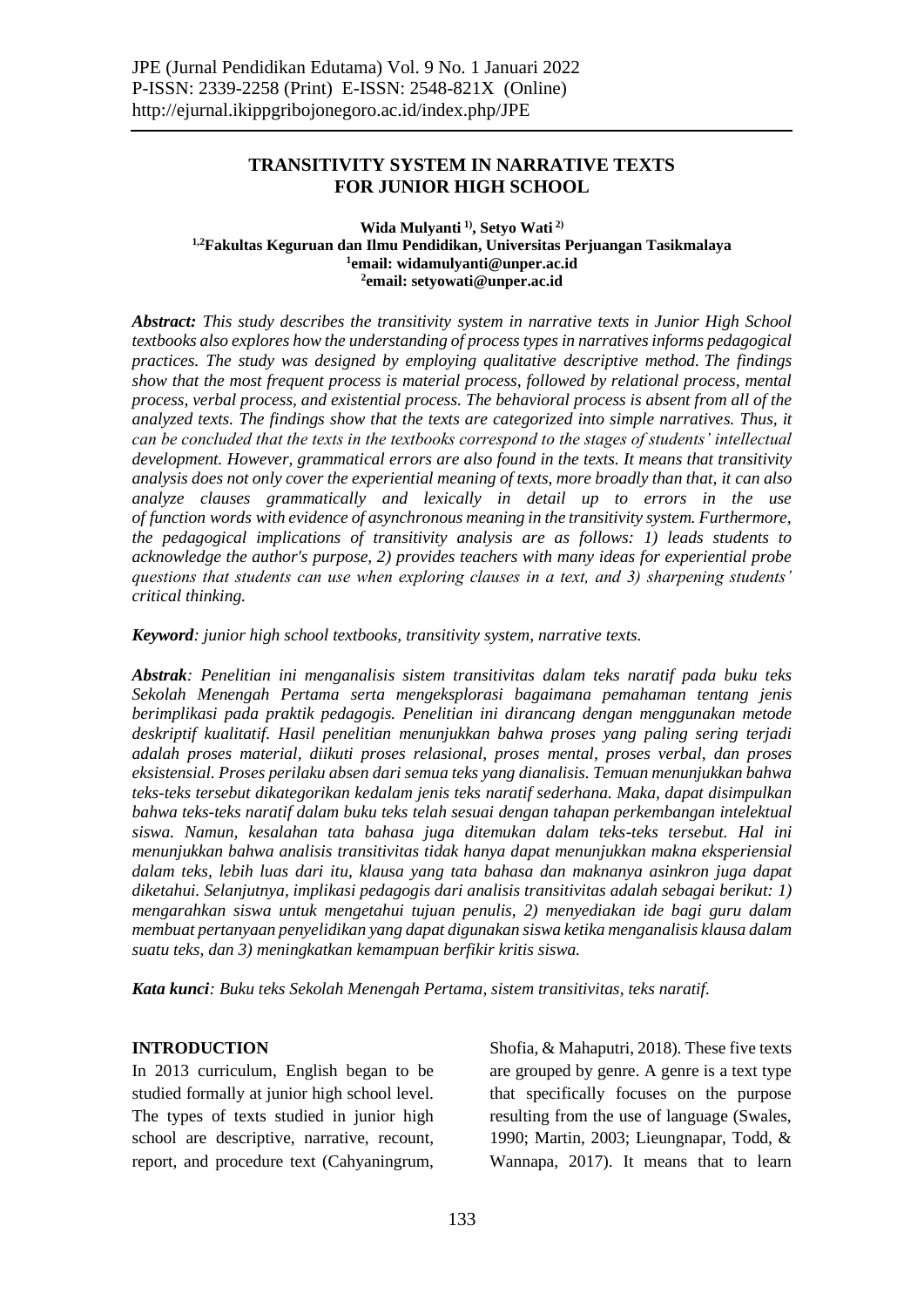genre-based texts, students must have knowledge of the purpose, the structure, and the lexicogrammatical choices of the text. According to Halliday and Matthiessen (2014), lexicogrammar is a spectrum that contains aspects of grammatical studies and aspects of lexical studies, from grammar to lexis, and ordered into a series of ranked units.

One of the ways to analyze the above three things is to analyze the transitivity system. By using transitivity analysis, the researcher will be able to explain that the structure of language can produce certain meanings and ideologies that are not always explicit for the reader. In other words, transitivity analysis is a functional analysis to find relationships between meanings and words that explain the organization of lexicogrammatical features in a text. This knowledge of experiential meaning is important to learn by students to increase their critical thinking.

Many studies concerning transitivity system have been carried out. Some studies focus on analyzing the transitivity system itself as a tool of analysis e.g., Bartley, (2018), Yuli & Yushan, (2012); Sasongko, (2011); and some focus on analyzing products, i.e. writing, advertisement, textbooks etc. e,g. Hastuti, Setiawati, & Oswari (2021), Isti'anah, (2020), Emilia, Moecharam, & Syifa (2017), Zheng, Yang & Ge (2014) Song, (2013) Afrianto, Indrayani, Seomantri (2014), Brooks (2010), Bustam (2011), Caili (2005), Opara (2012), Naz (2012), Nguyen, (2012), Ginting (2015), Mulyanti (2015), and Jelimun, Suarnajaya, & Adnyani (2020).

The studies which focus on analyzing products can be categorized into two: 1) the analysis of texts written for public consumption, e.g., the texts which derived from the newspapers, novels, the speech of the leaders, etc. and 2) the analysis of texts written for educational purposes e.g., the

texts in textbooks, national examinations, students' worksheets, etc. Comparing the two mentioned above, the latter seems to have a lesser number of studies, especially in the early stages of learning English as a foreign language in Indonesia, i.e., in junior high school (Rintaningrum, 2015). There are far fewer studies of transitivity systems in texts at the junior high school level than in senior high school.

In Indonesia, several studies in exploring transitivity system in junior high school have been conducted e.g., A'Yuni (2020) studied transitivity in descriptive texts and found that relational processes were predominantly used in the texts. The similar study conducted by Apendi, & Mulyani, (2020) have different result, material processes were found to be the most widely used in the descriptive texts being studied. According to Gerot & Wignell (1995), in descriptive texts, the processes of being or having i.e., relational processes should be dominated in the descriptive text since the purpose of this text is to describe things. By knowing the processes in the text, it is possible to know whether the text is represented its purpose, otherwise the text needs to be revised. Moreover, the study on transitivity system in report texts was conducted by Sutrisna (2020), he studied the transitivity system in 29 clauses taken from report texts used in ninth grade's National Exam. The study shows that the material process occupies the highest number followed by relational process. As for recount texts, Hafizh (2016) has analyzed the recount texts written by junior high school students. The study shows that the material process occupies the highest number in most of the students' texts and the processes appeared in low achievers' texts are limited and the texts did not show many aspects of description. Based on the findings, the low achiever students are advised to revise their text by adding more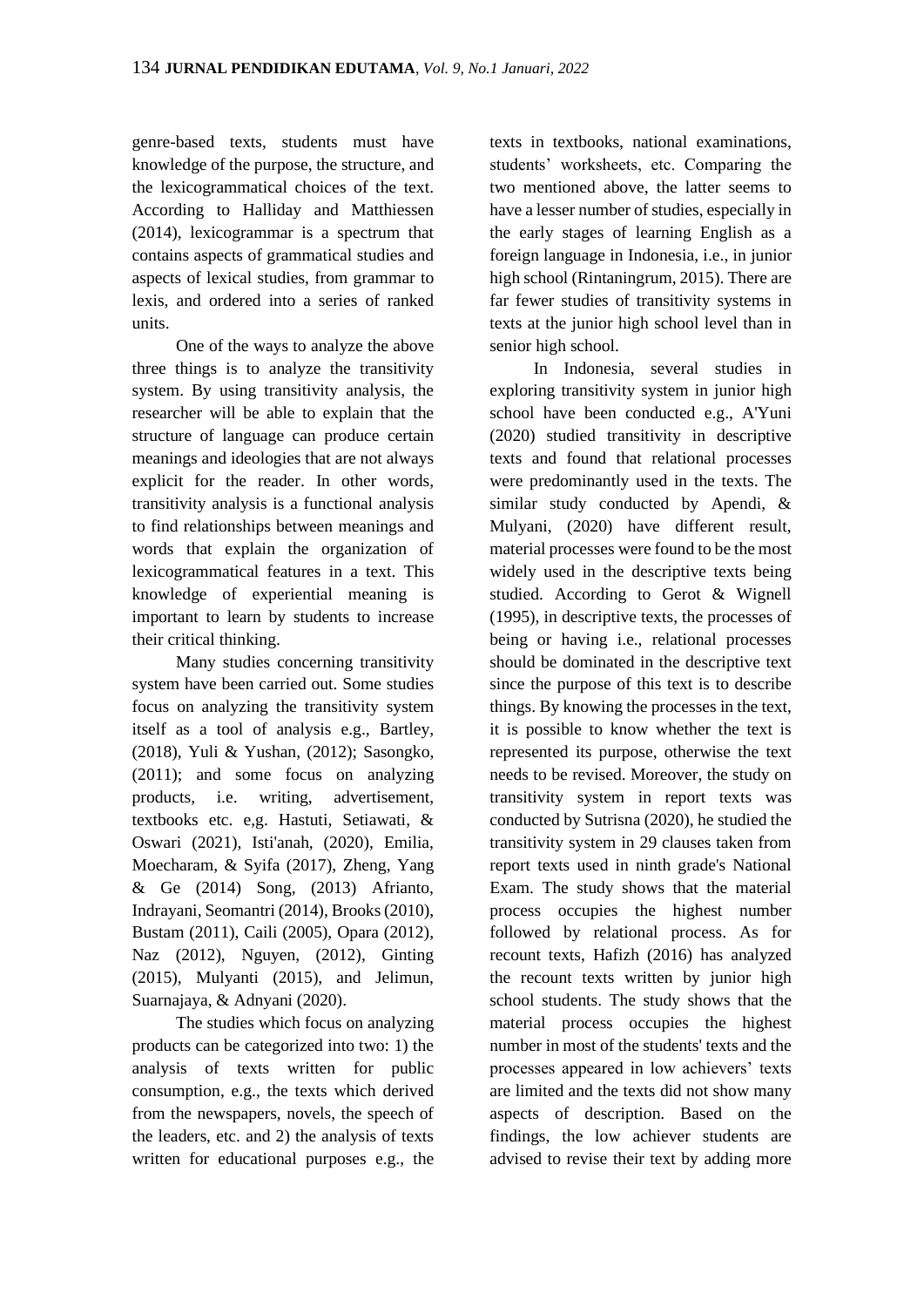descriptions, i.e., relational processes into the text since the relational process should be the second highest number used in the texts.

From the investigation of previous studies on transitivity system in texts for junior high schools. Studies on narrative texts and procedural texts are still limited. Considering that the narrative text has bigger role in raising students' motivation in learning English - its purpose is to entertain (Suherdi, 2012) - this study explores the process types used in narrative texts written in textbooks published by the Ministry of Education and Culture.

## **METHOD**

This study is mostly qualitative, supported by descriptive quantification, and the analyses were based on Systemic Functional Linguistics theoretical framework (Halliday & Matthiessen, 2004) using SFG textual analysis method. According to Emilia (2014), SFG textual analysis is used to examine a small scale and single case phenomenon, generate a qualitative data, and provide an interpretive analysis of that data.

Data collection techniques present data in the form of phrases, groups, and clauses in transitivity (process, participants, and circumstances). The steps in analyzing data according to Halliday & Matthiessen (2014), Emilia, Moecharam, & Syifa (2017), and Eggins (2004) are as follows:

- a) First, the text is analyzed at the clause level if possible (sometimes there are phrases that are not attached to the clause).
- b) Second, participant components (e.g., Actor, Sayer, Senser, Carrier, Behavior or Goal, Phenomenon, Verbiage, Range), Processes (e.g., Material process, behavioral, verbal, mental, existential), and Circumstances (e.g., Circumstances of location and time, matter, manner,

accompaniment, role) were identified as prerequisites for further clause analysis.

- c) Third, the observed components are then labeled by certain roles according to the professed theory of Transitivity (the represented participants: Actor, Sayer, Senser, Existent, Behaver, Carrier; Processes: Material, Verbal, Mental, Behavioral, Existential, Relational; and Circumstances: Location, Time, Manner, Matter, Accompaniment, Role).
- d) Fourth, after the linguistic analysis is completed, interpretation is carried out within the genre-based framework.

This study analyzes the transitivity system in the junior high school narrative texts. The texts were taken from the textbooks published by The Ministry of Education and Culture. There are four narrative texts in the textbooks, two of them were taken from grade VIII, and the rest of the two were taken from grade IX.

## **RESULTS AND DISCUSSION**

## **A. Processes**

Transitivity system is a fundamental component in experiential metafunction of the clause. It deals with "transmission of ideas" presented by the processes of experience (actions, events), processes of consciousness, and processes of relations (Halliday, 1985; Martin, 2002). Moreover, the concept of transitivity in the specific functional sense of Halliday (1994) has formed a significant part of the analytic toolkit of critical linguistics which deals with "who, or what does what to whom, or what?" where Actor, Action and Goal are highlighted (Frawley, 2003). The following table presents the findings from the transitivity analysis.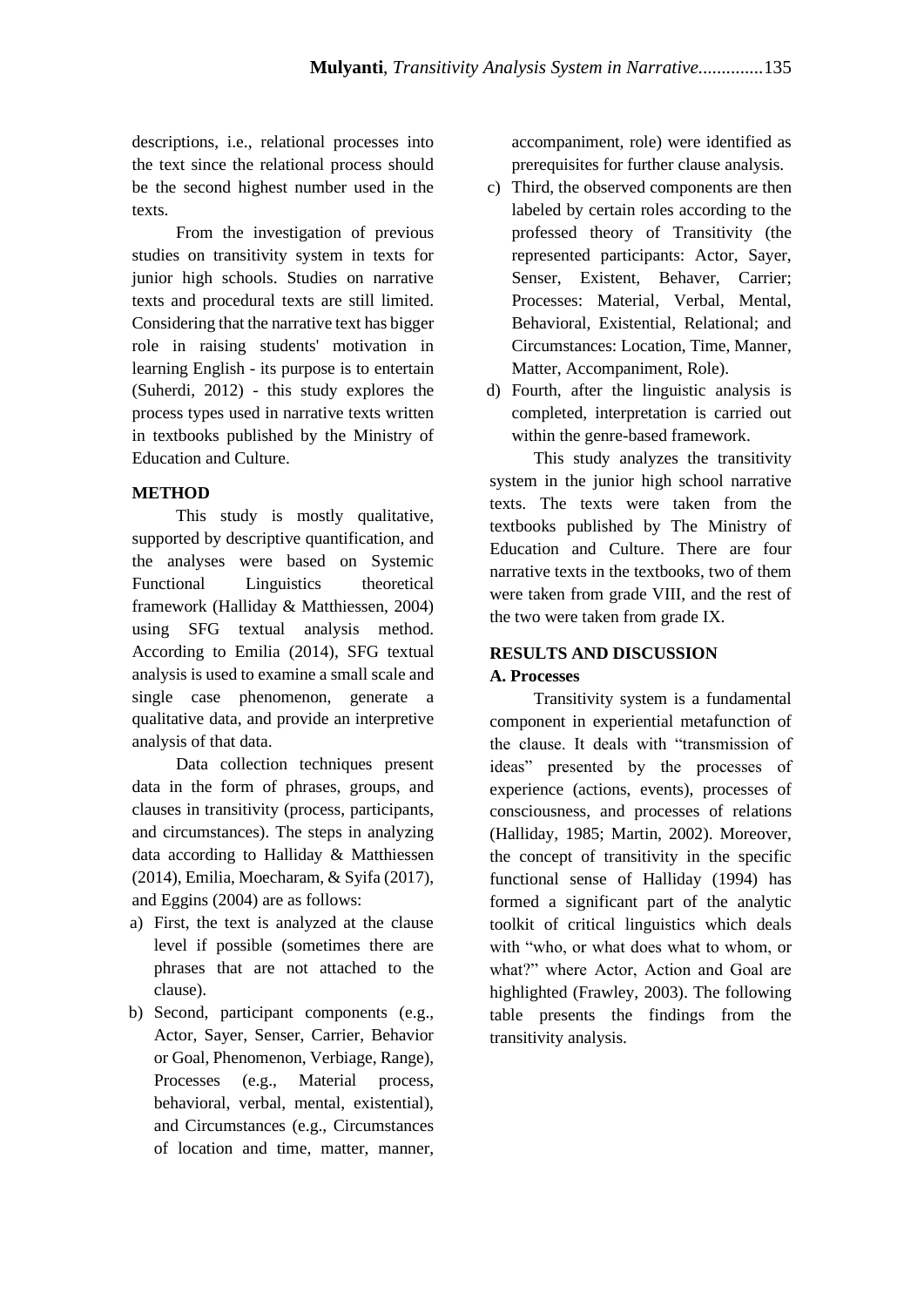| TRANSITIVITY                                    |                |                |                                   |                                                                                                         |                          |  |
|-------------------------------------------------|----------------|----------------|-----------------------------------|---------------------------------------------------------------------------------------------------------|--------------------------|--|
| Process type                                    |                |                | Text 1 Text 2 Text 3 Text 4 Total |                                                                                                         |                          |  |
| Material                                        | 26             | 25             | 51                                | 48                                                                                                      | 149                      |  |
| Mental                                          | $\overline{4}$ | 7              | 20                                | 12                                                                                                      | 43                       |  |
| Verbal                                          | 6              | $\Omega$       | 6                                 | 7                                                                                                       | 19                       |  |
| <b>Behavioral</b>                               | 0              | $\Omega$       | 0                                 | 0                                                                                                       | $\theta$                 |  |
| Existential                                     | $\mathfrak{D}$ | 1              | 0                                 | 1                                                                                                       | $\overline{\mathcal{A}}$ |  |
| Relational:<br>attributive                      | 3              | $\overline{4}$ | 26                                | 14                                                                                                      | 47                       |  |
| Relational:<br>identifying                      | 6              | 6              | 4                                 | $\Omega$                                                                                                | 16                       |  |
| Total                                           | 45             | 42             | 108                               | 83                                                                                                      | 278                      |  |
| Clauses                                         | 23             | 21             | 66                                | 62                                                                                                      | 172                      |  |
| 60<br>50<br>40<br>30<br>20<br>10<br>0<br>Text 1 | Text 2         | Text 3         | Text 4                            | <b>Material</b><br><b>In Mental</b><br><b>nverbal</b><br>Behavioral<br><b>Existential</b><br>Relational |                          |  |

#### **Table 1**

#### **Diagram 1**

The findings show that material, relational, and mental processes are the three processes frequently used in the narratives. Emilia (2005) and Gading (2015) have the same findings with the study. They were analyzed narrative texts that were written by their students. The findings are in line with Gerot & Wignell's statement (1995), i.e., the processes used in narratives' lexicogrammatical features are material, relational, and mental processes. However, the lexicogrammatical features of narrative text proposed by Gerot & Wignell (1995) are considered basic features of narrative text. Narrative text which uses material, relational, and mental processes without including the other process types is considered 'simple narrative' because for the narrative text to be considered 'mature narrative', the other process types, especially verbal and behavioral processes

should be included (Emilia, 2011; Derewianka, 2011).

#### **a) Material Process**

As presented in Table 1, there are 149 occurrences of material process (53,6%). The use of material processes is exemplified in samples [4], and [5] below.

| $[1]$             | he        |       |              | killed          | Tumang!                |
|-------------------|-----------|-------|--------------|-----------------|------------------------|
|                   | Actor     |       | Pr: material |                 | Goal                   |
|                   |           |       |              |                 |                        |
| $\lceil 2 \rceil$ | He        |       | died         |                 | because of his greed.  |
|                   | Actor     |       | Pr:          |                 | Circumstantial: manner |
|                   |           |       | material     |                 |                        |
|                   |           |       |              |                 |                        |
|                   | $[3]$ but | he    |              | could not cross | the river.             |
|                   |           | Actor |              | Pr: material    | Range                  |

Clause [1] is taken from Text 3. The clause contains a verb 'killed' which is considered an action process. It answers the question 'What did x (he) do?', the answer is 'He killed Tumang'. Derewianka (2004; 2013) states that the focus of narrative text is on a sequence of actions. It means that the material process should be the highest process type appears in narrative text.

With regard to the number of participants, there are two main types of material process, i.e., the process with one participant (intransitive clause) i.e., clause [2] and that with two or more participants (transitive clause) i.e., clause [1] (Halliday & Matthiessen, 2014). Clause [2] is intransitive clause, it is viewed as the representation of happening, the verb 'died' is not an action verb.

There are three participants in material process, i.e., Actor, Goal, and Range. All of them are shown above. The Actor is 'he', the one that is doing something to, the Goal is the one impacted by the act of the Actor (Halliday & Matthiessen, 2014). 'Tumang' as the Goal is the one that is impacted by the Actor. and a Range 'the river' is an entity which indicates the domain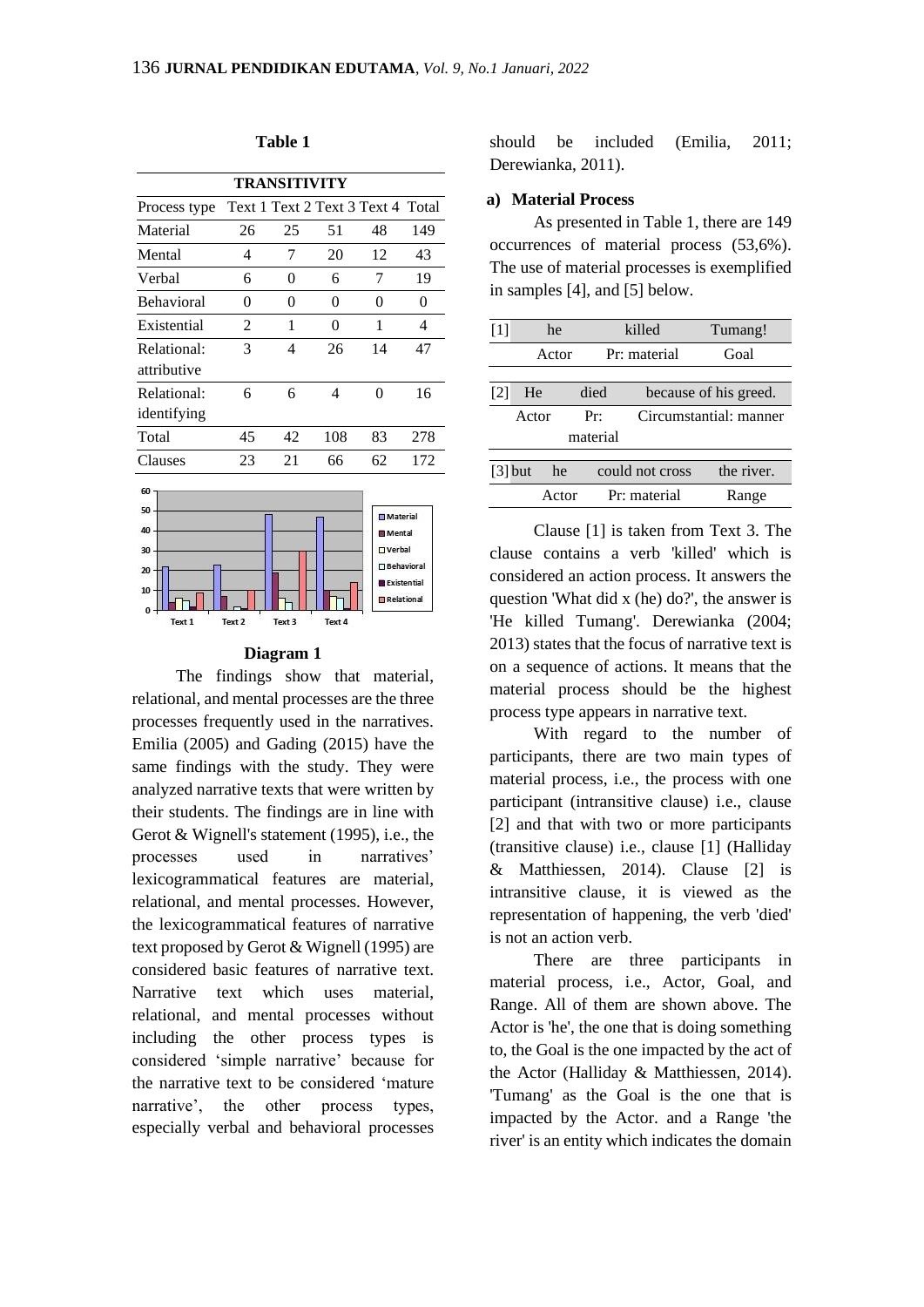over which the process occurred (Halliday, 1994).

#### **b) Mental Process**

As shown in Table 1, there are 43 occurrences (15,5%) of mental process in the texts under analysis. Mental process concern with our conscience or our experience of the world (Halliday & Matthiessen, 2014). Clauses [4] and [5] below are the samples of mental process.

| [4]   | they   | were surprised       |  | to see               |  |  |
|-------|--------|----------------------|--|----------------------|--|--|
|       | Senser | Pr: mental:aff       |  | Pr:mental:perc       |  |  |
|       |        |                      |  |                      |  |  |
| $[5]$ |        | The big wolf         |  | knew                 |  |  |
|       | Senser |                      |  | Pr: mental:cognition |  |  |
|       |        |                      |  |                      |  |  |
| [6]   | who    | thought              |  | that he was its      |  |  |
|       |        |                      |  | mother.              |  |  |
|       |        | Senser Pr:mental:cog |  | Phenomenon           |  |  |

Clause [4] is taken from Text 4. This clause contains two mental processes, the process of feeling 'surprised' and the process of perceiving 'see'. Both are the psychological experiences and are subcategorized into the Affection process and the Perception process respectively.

As for clause [6], which was taken from text 2, it involves the process of thinking. It is called Cognition process because 'thinking' is the cognitive psychological process. Clause [6] has two Participants, a Senser 'who' and a Phenomenon 'that he was its mother*.* The Phenomenon in this clause is realized in a nominal group or embedded clause summing up what is thought. Moreover, the Participant in the clause [4], [5], and [6] are called Senser because they are entities who can think, feel, and perceive things.

#### **c) Verbal Process**

As shown in Table 1, there are 19 occurrences (6,8%) of verbal process in the analyzed texts. A verbal process of direct or indirect report is standing on the border of mental and relational processes. It relates the ideas in human consciousness with their linguistic representation of Sayer. (Halliday, 1985; Eggins, 2004). Clauses [7] and [8] below are the samples of verbal process.

|                           |      | [7] Before she asked the people | in the  |
|---------------------------|------|---------------------------------|---------|
| dawn,                     |      |                                 | village |
| $C:loc: 1 \quad S$ Pr:ver |      | R                               | C:lo:p  |
|                           |      |                                 |         |
| $[8]$ He                  | said | "One hundred!"                  |         |
| Sayer                     |      | Pr: verbal Verbiage             |         |

Clause [7] is the sample of verbal clause taken from Text 3. The function of verbal process 'asked' is to project second order representations of experience (clause complexes) in which the quoted or reported clause is not a constituent part of the verbal clause; it is different process, i.e., material process.

The Addressee 'the people' in clause [7] and "One hundred!" in clause [8] are called the Receiver and the Verbiage respectively. Receiver is the one to whom the saying is directed and Verbiage is the function that corresponds to what is said (Emilia, 2014).

#### **d) Existential Process**

As shown in Table 1, there are 4 occurrences (1,4%) of existential process in the texts. Existential process is a process of existing with *there* and *to be* with no representational function (Halliday, 1985). The use of existential processes is exemplified in samples [9] and [10] below.

| was                       |            | a big wolf.     |
|---------------------------|------------|-----------------|
|                           |            | Existent        |
|                           |            |                 |
| were                      | many       | there           |
|                           | crocodiles |                 |
| Pr:exist                  | Existent   | Cir:loc:pl      |
| [9] There<br>$[10]$ There |            | Pr: existential |

Clause [9] is derived from Text 4. The word *there* has no representational function in transitivity system since it has no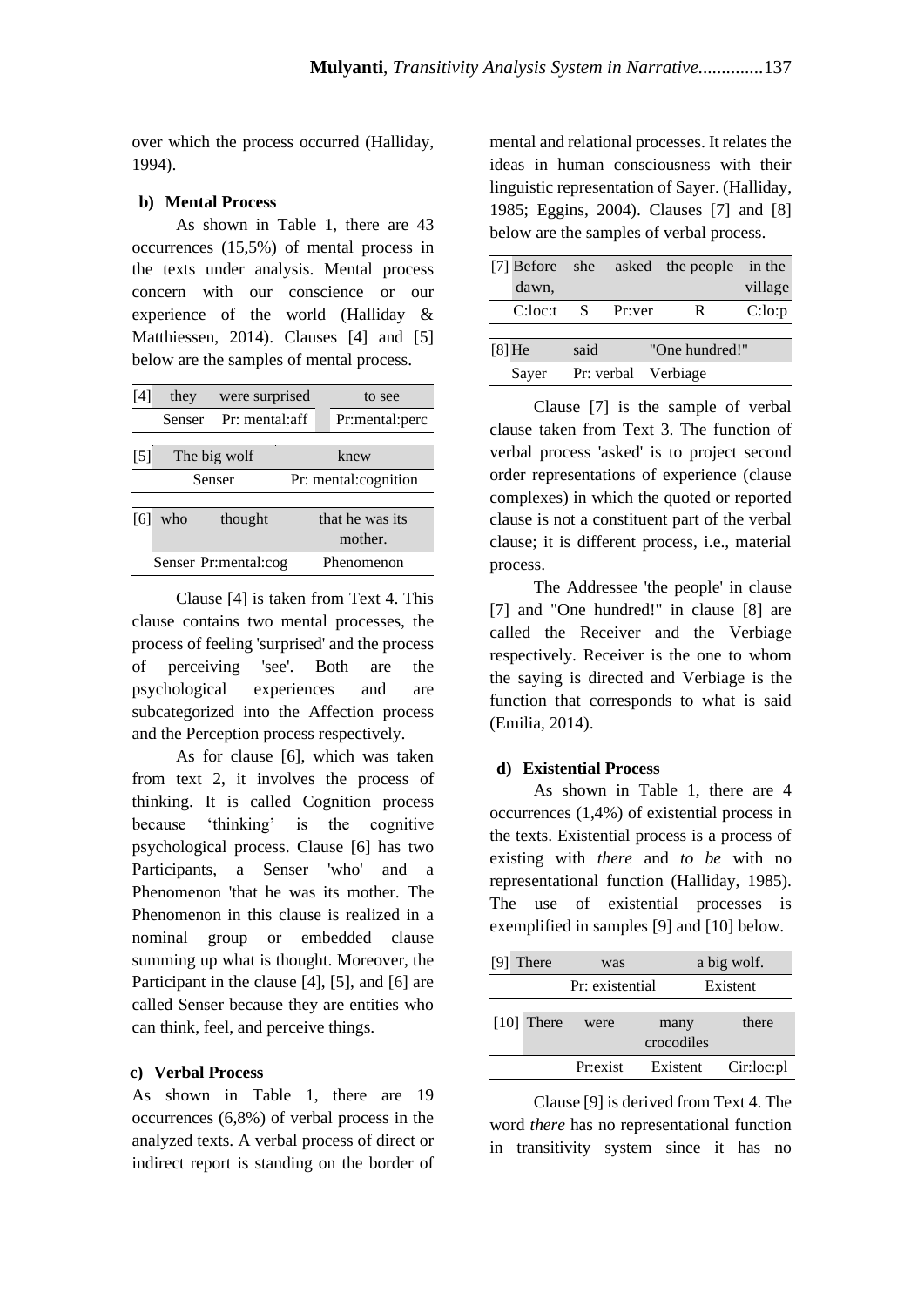meaning, yet, it is the tool to indicate the existence. The existential process 'was' in this clause represents that the Existent 'a big wolf' is an entity, the wolf exists.

Clause [10] is derived from Text 1 The word 'there' is neither a Participant, nor a Circumstance. The process 'were' represents experience by posited that 'there were crocodiles' that the crocodiles exist.

#### **e) Relational Process**

As shown in Table 1, there are 63 occurrences (22,7%) of existential process in the texts. 47 (16,9%) for Relational attributive process, and 16 (5,7%) for relational identifying process.

| $[11]$ but the wolf | was        | so fat    |  |
|---------------------|------------|-----------|--|
| Carrier             | Pr:rel:int | Attribute |  |

Clause [11], taken from Text 2, is the relational intensive attributive process. The use of the verb *be* 'was' is the sign that this relational clause falls into the category of Intensive. It is the attributive process since 'so fat' is assigned to 'the wolf'*.* 'The wolf' is the Carrier, not the Token because the participant 'wolf' cannot be reversed with the participant 'so fat' as shown here: \*so fat was the wolf.

|  | $[12]$ that the most | were | the lambs or the           |
|--|----------------------|------|----------------------------|
|  | delicious            |      | young sheep.               |
|  | sheep                |      |                            |
|  | Token                |      | Pr:rel:int Value/Cir:lo:pl |

Clause [12], taken from Text 2, is the relational intensive identifying process. The use of the verb 'were' is the sign that this relational clause falls into the category of intensive. It is the identifying process because the participants are reversible: 'The lambs or the young sheep were the most delicious sheep.' In text 2, the verbal process is not included. It indicates that the text doesn't include the direct sentences/speech in it. Direct speech is one of the features of narrative text. The absence of this feature

does not make the text categorized into other types of text but makes the text into a simple narrative text (Gerot & Wignell, 1995).

#### **f) Behavioral Process**

There is no behavioral process in four narrative texts being analyzed. The behavioral process is standing between material and mental processes, it relates the physiological and psychological behaviors such as, coughing, smiling, breathing, staring, snoring, etc. (Eggins, 2004). The absence of this process indicates that the texts are 'simple text'. It can be concluded that this text has been made simple so that it can be read by junior high school students.



#### **B. Error Analysis**

Since transitivity analysis allows us to trace the text in each clause in detail, errors in the use of grammatical items (function words) can be detected. For example, in the clause 'I will pay you with gold'. The adjunct 'with gold' does not function as Circumstantial Manner Means, nor as Circumstantial Accompaniment. The preposition 'with' does not fit here, instead, it should be replaced with the preposition 'in': I will (Actor) pay (Process: material) you (Client) in gold (Circumstantial: Manner: Means).

| $\lceil 13 \rceil$ | will pay you | with <b>in</b> gold                  |
|--------------------|--------------|--------------------------------------|
|                    |              | Actor Pr. mat Client Circ: ma: means |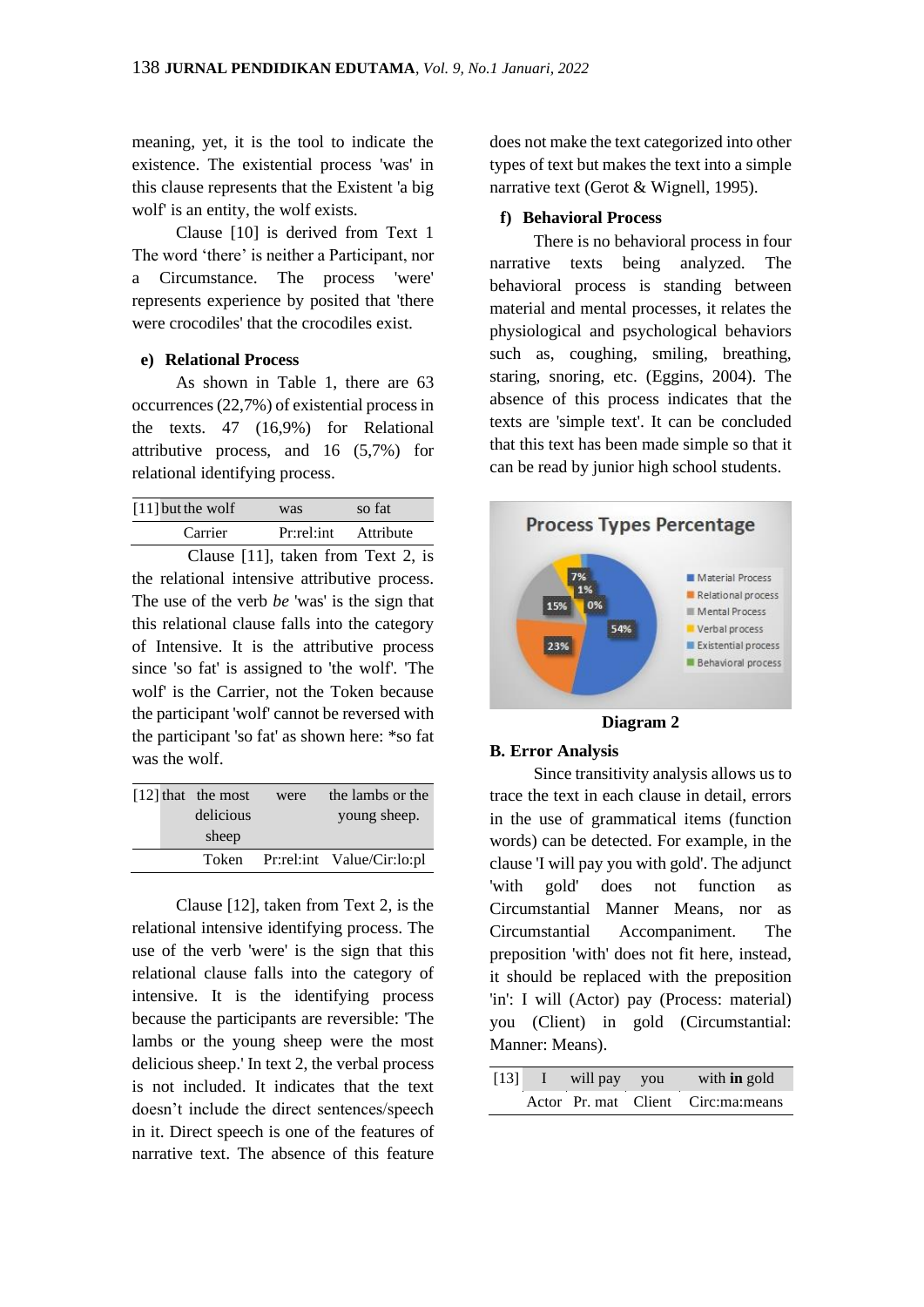Similar grammatical error is also seen in the clause 'you can fill the bag full with gold'. The function word 'with' should be replaced by the word 'of' to serve its function correctly. Transitivity analysis can spot this mistake accurately accompanied by the evidence.

|  |  | $[14]$ You can fill the bag full with of gold |
|--|--|-----------------------------------------------|
|  |  | Act Pr. mat Range Circ:man:means              |

Another sample of error found by analyzing the experiential grammar is in clause: 'Sangkuriang could not cheat her'. Here the meaning of 'cheat' is not to practice fraud of trickery, instead, its meaning is to violate rules dishonestly, or unfaithful. According to Merriem-Webster (2021), the latter meaning is usually used with 'on', it is a phrasal verb used to break a promise.

|       | [15] Sangkuriang could not cheat | her   |
|-------|----------------------------------|-------|
|       | <sub>on</sub>                    |       |
| Actor | Pr:material                      | Range |
|       |                                  |       |

From the above findings, it is known that the analysis of transitivity can analyze the clause in details by relating the experiential meanings of the Participants, Processes, and Circumstances.

# **C. The Pedagogical Implications of the Analysis**

The transitivity analysis has some pedagogical implications especially in raising students' awareness of how a text function. There are three implications can be brought forward: 1) leads students to acknowledge the author's purpose, 2) providing teachers with many ideas for experiential probe questions that students can use when exploring clauses in a text, and 3) sharpening students' critical thinking.

# **1) Leading Students to Acknowledge the Author's Purpose**

The analysis (as shown in the appendices) can help teachers to lead

students to be aware of the authors' purpose in writing the texts. By analyzing the process in the text, the reader will be able to analyze whether the text has fulfilled its purpose. The social purpose of narrative text is "to entertain, i.e., to gain and hold the reader's interest in the story" (Gerot & Wignell, 1995, p. 40). In order to amuse readers, it is compulsory for the text to have conflict, i.e., complication part. This complication part is marked by the disclosure of action, description and emotion which can be revealed through transitivity analysis.

The achievement of the purpose of text writer is indicated by the fulfillment of the schematic structure and lexicogrammatical features of the texts. The lexicogrammatical features i.e., transitivity can be the tool to analyze the realization of schematic structures of the text. The material, relational and mental processes are mentioned to be the processes commonly used in narrative texts (Gerot & Wignell, 1995; Emilia, 2005). The students' awareness of the author's purpose can be built by their understanding of the process types. The experiential grammar i.e., transitivity system, allows teachers to teach students about human experience in a clause (Butt et al. 2000). These choices include: 1) The types of Process as the center of a clause; 2)The roles of Participant in relation to the Process type; 3) The types of circumstances which clarify processes.

By teaching these choices, the students can reveal meaning, function, and structure of the texts. They will understand how these components are interrelated. According to Butt, et al. 2000; Emilia, 2014), analyzing texts in terms of the Process, Participants, and Circumstances can make students acknowledge the field of the immediate situation the author's purpose. As shown in the transitivity analysis, the process types that appears in the narrative texts are described in the following ways: 1)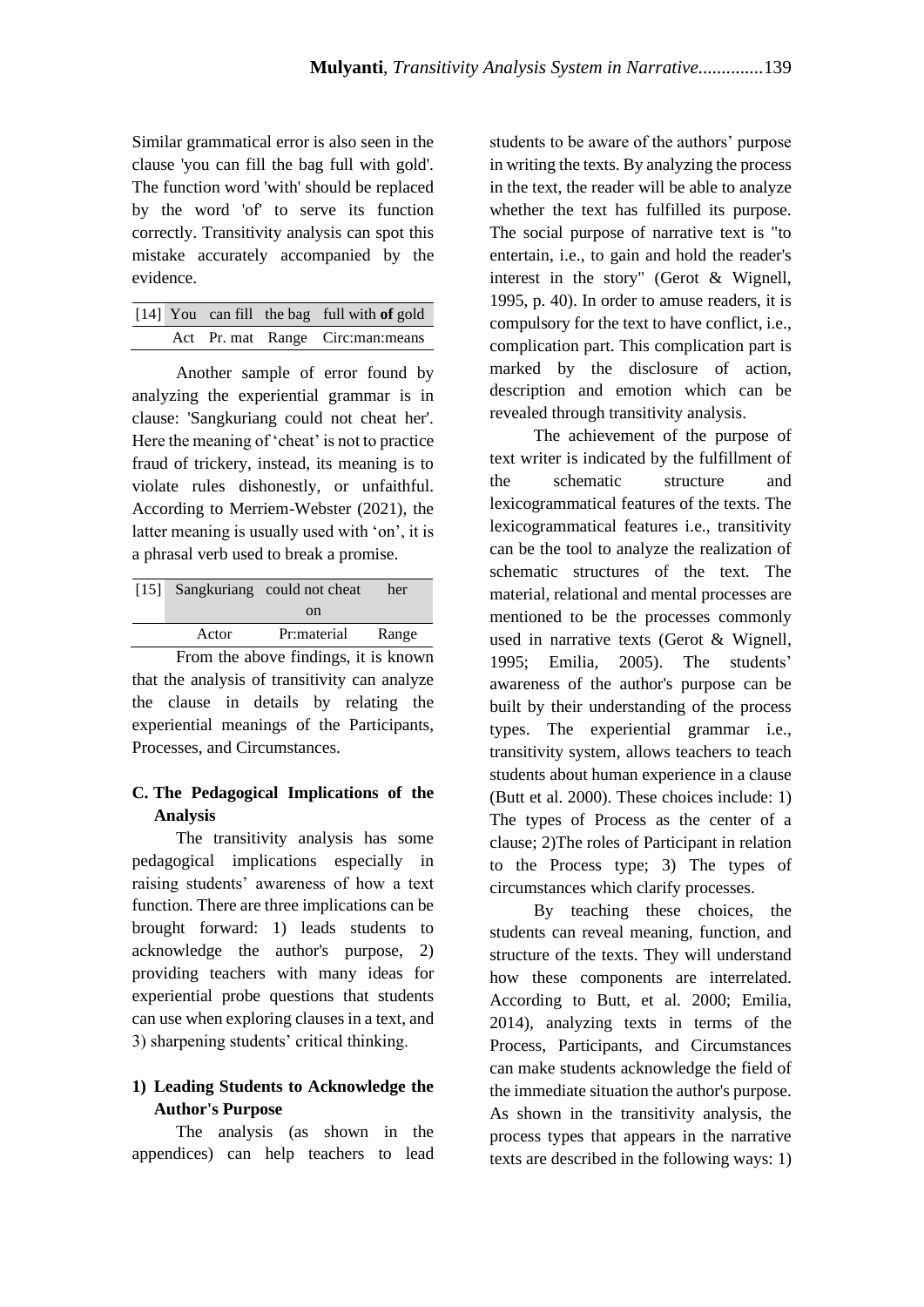First, material process is used to describe the action:

#### **Material Process**

|  |       | [16] Then, Moused jumped onto the back of |
|--|-------|-------------------------------------------|
|  | eer   | one crocodile to                          |
|  |       | another.                                  |
|  | Actor | Pr:mat Circ:loc:place                     |

Clause [16] presents the act of doing, i.e., action verb. This 'act' is the realization of schematic structures of narrative text (orientation, evaluation, complication, resolution, and re-orientation). Narrative text needs the 'doing' process (material process), the 'feeling' (mental process), and the 'description (relational process) in order to meet its basic structure. 2) Second, relational process is used as a description: **Relational Process**

# [17] She was beautiful and kindhearted. Carrier Pr:rel:int Attribute

Clause [17] is relational-attributive clause whose function is give the description to the characters in the story. The orientation part in narrative text should have relational processes in it in order to function. The description (relational process) is commonly followed by the action (material process). 3) Third, mental process is used to describe preference/emotion:

## **Mental Process**

| $[18]$ He | did  | not to |                             | his mother |
|-----------|------|--------|-----------------------------|------------|
|           | want |        | disappoint                  |            |
|           |      |        | Pr:mental Senser            |            |
|           |      |        | Senser Pr:mental Phenomenon |            |

Clause [18] describes the preference of the Senser 'he' towards the Phenomenon, while the embedded clause in it shows emotion/feeling, disappointed the Senser 'his mother'. Mental process is commonly found in a clause which begin the complication part, where the problem arises, leading to a crisis or climax, and in the resolution part, where the conflict is resolved.

In conclusion, leading students to the awareness of the purpose of the text is drawn from the transitivity analysis. The students will be aware that different genre/text types, have different functions of these processes. The process types present different functions related to the schematic structure of texts.

# **2) Providing Teachers with Many Ideas for Experiential Probe Questions That Students Can Use When Exploring Clauses in A Text**

The knowledge of experiential grammar i.e., transitivity, enable teachers to lead students to explore clauses in a text by giving then probing questions prior the reading activity. The following are some formulas proposed by Butt et al. (2000) cited in Emilia (2014, p. 170) in constructing probing questions:

- a) What is the Process (which is realized in the verb)? What work is it doing? Is
- b) it telling about a material or physical action, or is it relating (i.e., identifying or describing), saying or sensing?
- c) Who or what is doing the action, relating, saying, or sensing?
- d) Who or what is being done to, or relate to, said/said to/said or sensed?
- e) Is the saying or sensing clause projecting another clause? Is this clause direct (or quoted) speech or is it indirect (or reported) speech? Is this clause direct (or quoted) thought or is it indirect (reported) thought?
- f) When, where, how, why, with whom or what, for how long has all this been going on?

# **3) Sharpening Students' Critical Thinking**

The transitivity analysis can be used to sharpen students' critical thinking. The major concern of critical thinking is careful analysis or judgment (Mulyanti, 2015). By identifying the type of Participant role used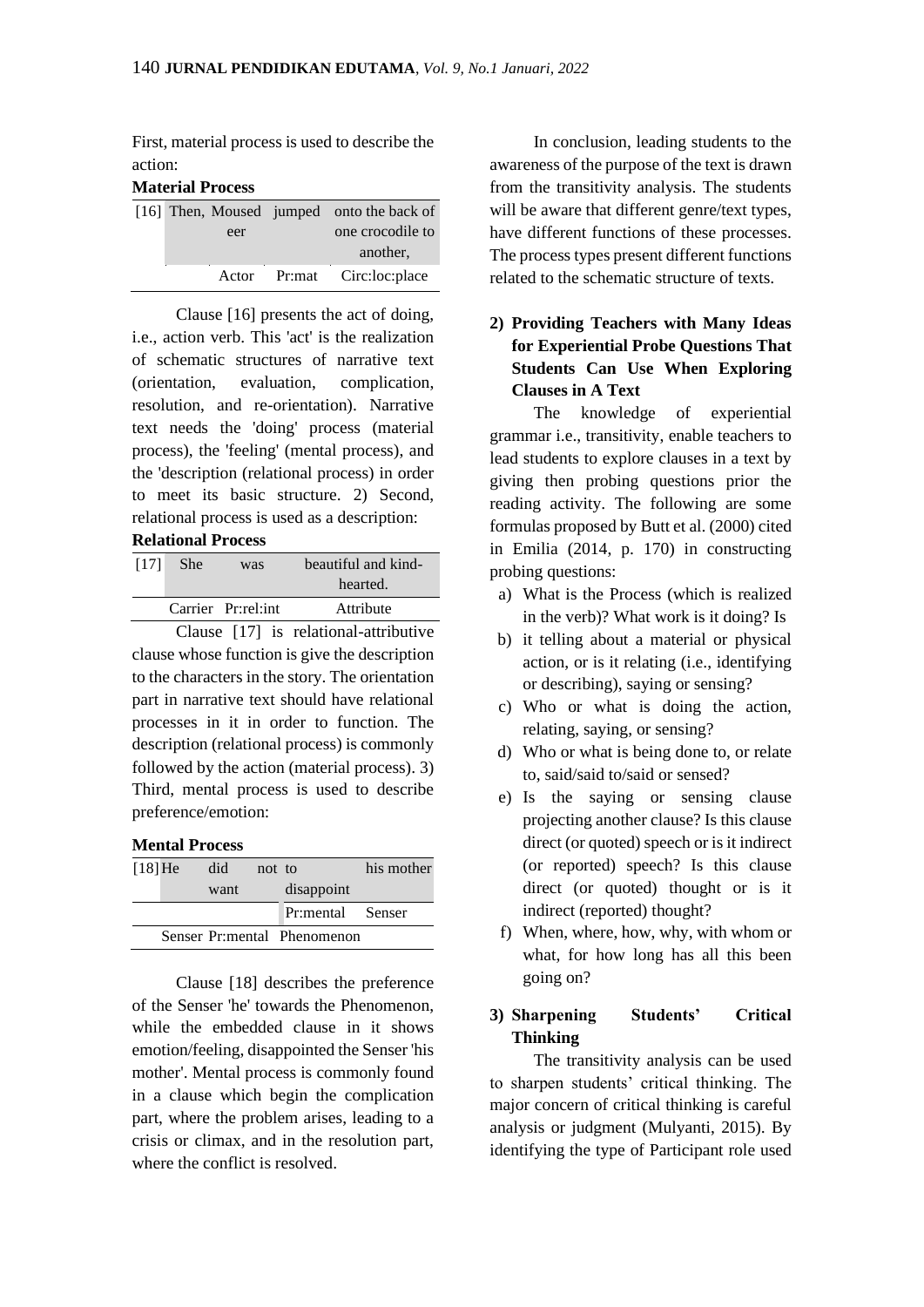for different categories of people, for example, will reveal - which people are represented as Actor, and what these people get to do? - which people are represented as Sayer, and what these people get to say? which people are represented as Senser, and which of their thoughts and feelings will revealed? etc. By identifying Participants, Processes, and Circumstances in the text, it helps students understand what is happening in the text, for example, who did what to whom. This understanding can help students to more critically read texts (Emilia, 2014; Droga & Humphrey, 2003).

## **CONCLUSION**

This study explores the types of processes through transitivity system analysis. It focuses on analyzing transitivity system in narrative texts for Junior High Schools. It also reveals how the understanding of the types of processes has several pedagogical implications.

The transitivity system in the texts being studied encompasses five processes brought forward by Halliday and Matthiessen (2014). Among the processes, The most frequent process being used is material process with 149 occurrences (53,6%), followed by relational process with 63 occurrences (22,7%), 47 occurrences for relational-attributive process (16,9%) and 16 occurrences for relational-identifying process (5,7%), continued by mental process with 43 occurrences (15,5%), verbal process with 19 occurrences (6,8%), and existential process with 4 occurrences (1,4%).

One process type does not appear in the analyzed texts, i.e., behavioral process. Moreover, the other three processes, i.e., verbal, existential, and relational-identifying process, is absence from one of the texts being analyzed. Only Text 1 whose absence from one process, the other three texts have two process absence. It means, two types of processes are absent from all texts, except text 1, which is absent from only one process, i.e., behavioral process.

The absence of the processes mentioned above, indicates that these four narratives are worthy of inclusion in junior high school textbooks. Since English teaching in 2013 curriculum began at the junior high school level, students' English proficiency at this level is generally still low. Therefore, the text included in the learning materials should be simple.

The findings of this study show that the material, relational and mental processes are the three processes frequently used in the narrative texts being analyzed. The material processes represent the action 'the doing process' of the characters in the story. Since the focus of narrative texts is on the sequence of actions, the material process must be the highest processes in the texts. Moreover, the relational processes in narrative texts serves to describe the states/condition (having and being) of the characters involved in the story, and the mental process serves to describe the feelings felt by the Senser, i.e., the characters in the story.

In addition, because transitivity analysis allows us to trace the text in each clause in detail, errors in the use of grammatical items (function words) can be detected. For example, in the clause 'I will pay you with gold'. The adjunct 'with gold' does not function as Circumstantial Manner Means, nor as Circumstantial Accompaniment. The preposition 'with' does not fit here, instead, it should be replaced with the preposition 'in': I will (Actor) pay (Process: material) you (Client) in gold (Circumstantial: Manner: Means). Similar grammatical error is also seen in the clause 'you can fill the bag full with gold'. The function word 'with' should be replaced by the word 'of' to serve its function correctly. The same case in 'Sangkuriang could not cheat her'. Here the meaning of 'cheat' is not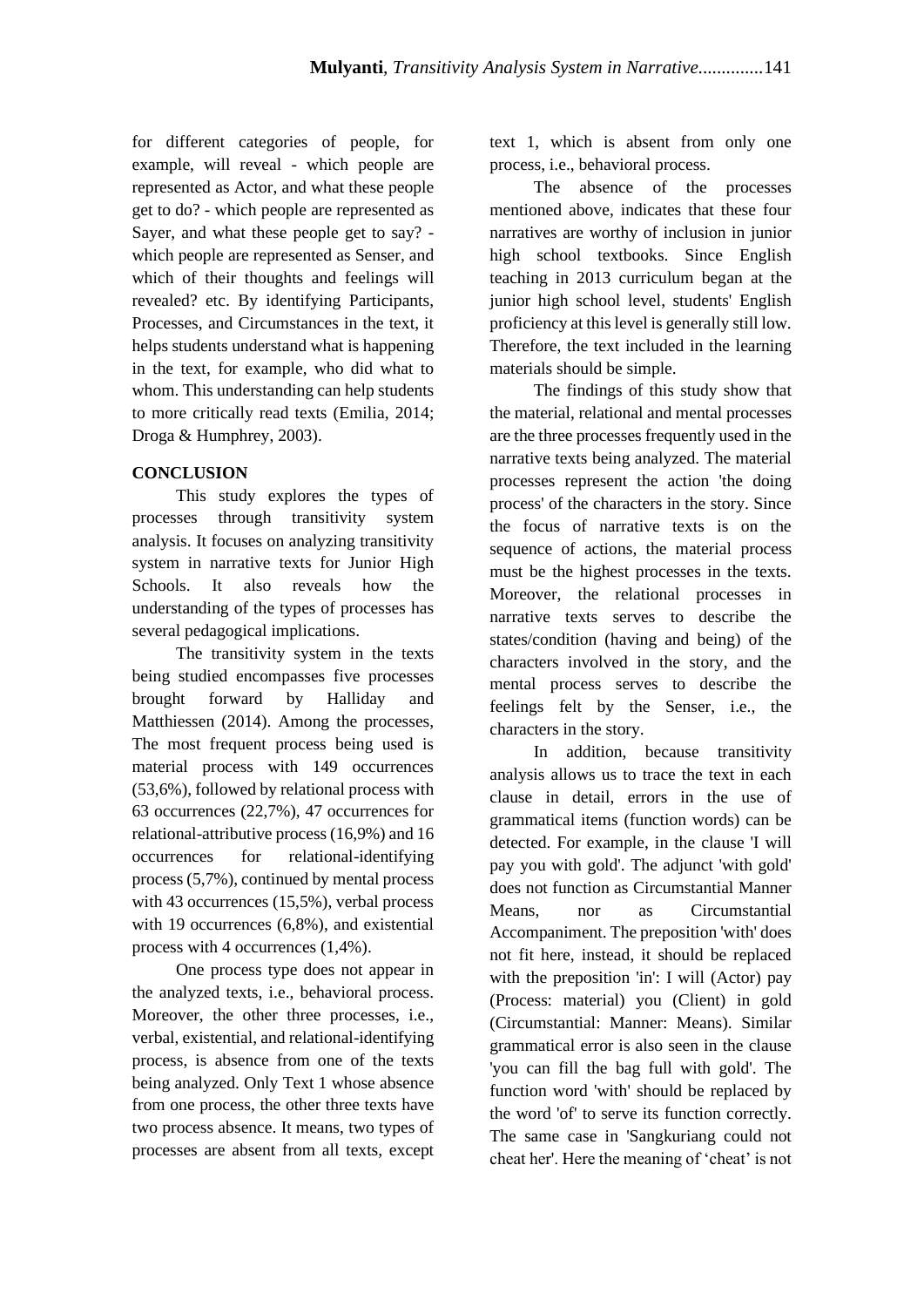to practice fraud of trickery, instead, its meaning is to violate rules dishonestly, or unfaithful. According to Merriam-Webster (2021), the latter meaning is usually used with 'on', it is a phrasal verb used to break a promise. Transitivity analysis can spot these mistakes accurately accompanied by the evidence.

Moreover, the pedagogical implications of the analysis are 1) leads students to acknowledge the author's purpose, 2) providing teachers with many ideas for experiential probe questions that students can use when exploring clauses in a text, and 3) sharpening students' critical thinking. The exploration of textbooks used in pedagogical practices is beneficial for authors and teachers. For authors, adequate language analysis skills are needed to facilitate students' intellectual development. Knowledge about the transitivity in texts is expected to produce better texts for pedagogical purposes language of instruction. Practical purposes are intended to teachers. For teachers, the knowledge of experiential grammar helps them to teach students to respond to texts. In other words, the transitivity system can be used as a practical source for students to gain their ability to read critically and to create wellwritten texts.

The study only uses one aspect of systemic functional grammar, i.e., experiential grammar (transitivity analysis of exposition texts). Thus, it needs further research in other aspects of systemic functional grammar, the logical grammar (the analysis of Taxis) is highly recommended because the logical grammar and experiential grammar belong to the same metafunction, i.e., ideational metafunction. Furthermore, in terms of data used in the analysis, it is highly recommended to use procedural texts written in junior high school textbooks as the data.

#### **REFERENCES**

- Afrianto., Indrayani, L., & Seomantri, S. (2014). Transitivity analysis on Shakespeare's sonnets. *IOSR Journal of Humanities and Social Science*. *19*(1). 78-85. Retrieved from www.iosrjournals.org.
- Apendi, T. L. & Mulyani E. R. (2020). The Analysis of Transitivity Process of Students' Descriptive Texts. *Professional Journal of English Education (PROJECT). 3*(3), pp. 359- 366. p–ISSN 2614-6320 Volume 3, No. 3, May 2020 e–ISSN 2614-6258. https://journal.ikipsiliwangi.ac.id/ind ex.php/ project/
- A'Yuni, Q. (2020). *The Realization of Ideational Meaning Of Junior High School Students' Descriptive Texts (A Case of Seventh-Graders of Junior High School 3 Rembang in the Academic Year of 2019/2020)*. English Department Faculty of Languages. [http://lib.unnes.ac.id/39913/1/220141](http://lib.unnes.ac.id/39913/1/2201416071.pdf) [6071.pdf](http://lib.unnes.ac.id/39913/1/2201416071.pdf)
- Bartley, L. V. (2018). Putting transitivity to the test: a review of the Sydney and Cardiff models. *Bartley Functional Linguistics. (5)*4, pp. 1-21. https://doi.org / 10.1186/s40554-018- 0056-x
- Brooks, J. (2010). The growing absurdity of the South African apartheid: transitivity in Christopher Van Wyk's 'In Detention'. *Innervate Leading Undergraduate Work in Studies, 2*, 26-34.
- Butt, D., Fahey, R, S., Feez, S., Spinks, S., & Yallop, C. (2000). *Using functional grammar: an explorer's guide. 2nd Ed*. Sydney: National Centre for English Teaching and Research. Macquarie University.
- Cahyaningrum, W., Shofia, O. K., & Mahaputri, P. (2018). Content Analysis of English Subject in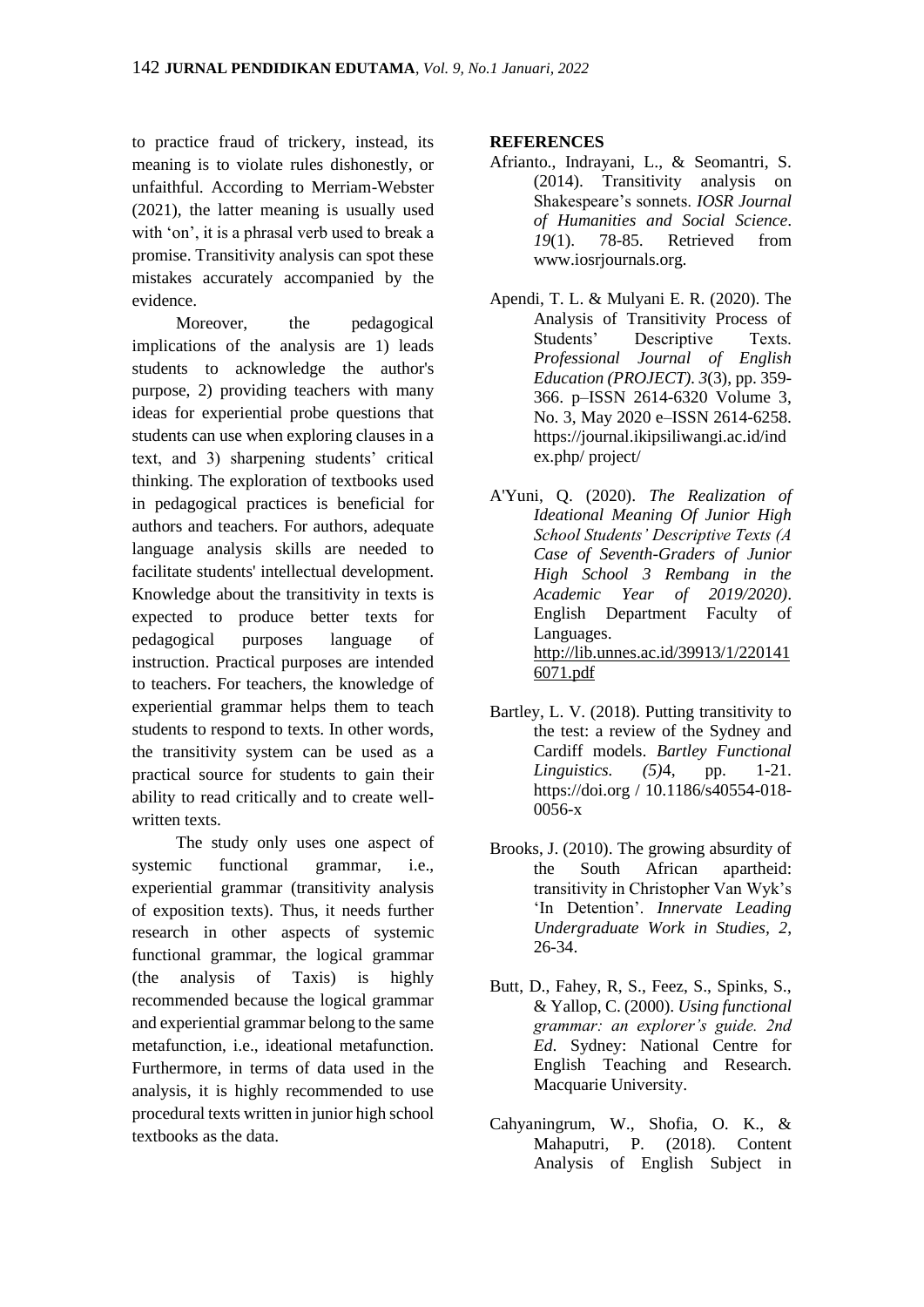Curriculum 2013 For Junior High School Levels. *Getsempena English Education Journal (GEEJ) 5*(1), pp. 150-157. https://ejournal.bbg. ac.id /geej/article/download/772/717

- Caili, W. (2005). The process of transitivity in "weeping for my smoking daughter". *Celea Journal. 28*(1). 111- 115.
- Cheat. (2021). In Merriam-Webster dictionary. [https://www.merriam](https://www.merriam-webster.com/dictionary/cheat)[webster.com/dictionary/cheat](https://www.merriam-webster.com/dictionary/cheat)
- Derewianka, B. M. (2011). *A new grammar companion for teachers. (2nd ed.).* Sydney: Primary English Teaching Association.
- Derewianka, B. M. & Jones, P. (2013). *Teaching language in context*. Melbourne: Oxford University Press.
- Derewianka, B. (2004). *Exploring How Texts Work*. Primary English Teaching Association.
- Eggins, S. (1994). *An Introduction to Systemic Functional Linguistics.* New York: Continuum.
- Eggins, S. (2004). *An Introduction to Systemic Functional Linguistics (2nd Ed.).* New York: Continuum.
- Emilia, E. (2005). *A critical genre-based approach to teaching academic writing in a tertiary EFL context in Indonesia.* Volume 1. A PhD thesis submitted to the Department of Language, Literacy and Arts Education, Faculty of Education, The University of Melbourne.
- Emilia, E. (2014). *Introducing functional grammar.* Bandung: Dunia Pustaka Jaya.
- Emilia, E., Moecharam, N. Y., & Syifa, I. L. (2017). Gender in EFL Classroom: Transitivity Analysis in English Textbook for Indonesian Students.

*Indonesian Journal of Applied Linguistics. 7*(1), pp. 206-214

- Emilia, E. (2011). *Pendekatan Genre-Based dalam Pengajaran Bahasa Inggris: Petunjuk Untuk Guru.* Bandung: Rizqi Press.
- Frawley, J. (2003). *International Encyclopedia of Linguistics, Volume 3*. Oxford University Press, New York: Alan McKee. [http://dx.doi.org/10.4135/9780](http://dx.doi.org/10.4135/9780%20857020017)  [857020017.](http://dx.doi.org/10.4135/9780%20857020017)
- Gerot, L., & Wignell, P. (1995). *Making sense of functional grammar.* Cammeray, NSW: Antipodean Educational Enterprises.
- Ginting, M. (2015). *An analysis of students' analytical expositions.* Unpublished thesis at Department of English Literature, Faculty of Languages and Arts, Indonesia University of Education. Retrieved from repository.upi.edu.
- Hafizh, M. R. (2016). *An Investigation of Transitivity System in Junior High School Students' Recount Texts: A Case Study of a Public Junior High School in Bandung*. Repository UPI S ING 1100676. <http://repository.upi.edu/21926/>
- Halliday, M. A. K. (1985). *An introduction to functional grammar.* London, England: Edward Arnold.
- Halliday, M. A. K., & Matthiessen, C. M. I. M. (2004). *An introduction to functional grammar.* 3th Ed. London: Arnold.
- Halliday, M. A. K. (1994). *An introduction to functional grammar (2nd ed.).* London: Edward Arnold.
- Halliday, M. A. K., & Matthiessen, C. M. I. M. (2014). *An introduction to functional grammar* (4th ed.). London, England: Routledge.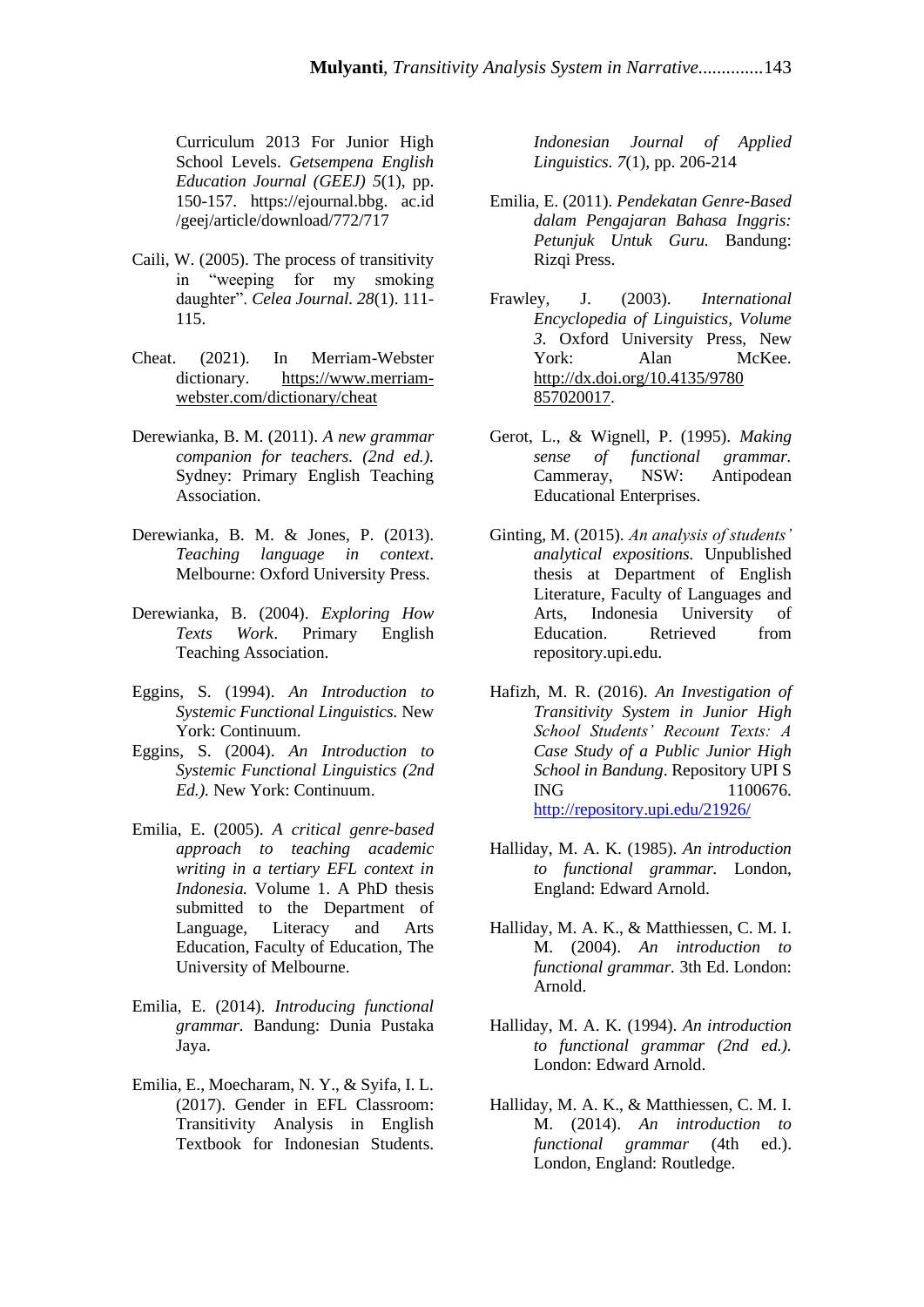- Hastuti, E., Setiawati, A., & Oswari, T. (2021). Transitivity Analysis of Lydia Machova's Speech in Ted Talks: A Systemic Functional Linguistics Study. *Journal of Language and Literature. 9*(1), pp. 12-25. [https://doi.org/10.357](https://doi.org/10.357%2060/jll.2021.v9i1.4041)  [60/jll.2021.v9i1.4041](https://doi.org/10.357%2060/jll.2021.v9i1.4041)
- Isti'anah, A. (2020). *Transitivity Analyses in Literary and Non-Literary Texts: For Truth and Meaning. Linguistics for Literary & Non-literary Texts: A Collection of Arina Isti'anah's Research Articles.* Fakultas Sastra, Universitas Sanata Dharma. pp. 11- 24.http://eprints.uny.ac.id/20432/1/Si  $1\text{vi}$  % 20 Salsabil%2009202241067.pdf
- Jelimun, M. O., Suarnajaya I. W., Adnyani, N. L. P. S. (2020). Lexicogrammatical Analysis of Narrative Texts Written by First Semester Students at Unika St. Paulus Ruteng. *Journal of Educational Research and Evaluation. 4*(1) pp. 27-36. P-ISSN: 2597-422x E-ISSN: 2549-2675. https://ejournal.undiksha. ac.id/index.php/JERE
- Lieungnapar, A., Todd, R. W., & Wannapa, T. (2017). Genre Induction from A Linguistic Approach. *Indonesian Journal of Applied Linguistics. 6*(2), pp. 319-329. [https://ejournal.upi.edu/index.php/IJ](https://ejournal.upi.edu/index.php/IJAL/article/view/4917/3511) [AL/article/view/4917/3511](https://ejournal.upi.edu/index.php/IJAL/article/view/4917/3511)
- Martin, J. R. (2002). Meaning beyond the clause: SFL perspectives. *Annual Review of Applied Linguistics, 22*, 52– 74.
- Martin, P. M. (2003). A genre analysis of English and Spanish research paper abstracts in experimental social sciences. *English for Specific Purposes, 22*(1), pp. 25-43. doi:10.1016/s0889-4906(01)00033-3
- Mulyanti, W. (2015). *Transitivity Sistem in Exposition Texts for Senior High*

*School National Examinations*. Repositori UPI.

- Naz, S. (2012). Political language of Benazir Bhutto: A transitivity analysis of her speech 'Democratization in Pakistan'. *Interdisciplinary Journal of Contemporary Research in Business. 4*(6). 125-141. Institute of Inter disciplinary Business Research. Retrieved from ijcrb.webs.com. on May 25th, 2015 at 03.34.
- Nguyen, H. (2012). Transitivity analysis of "Heroic Mother" by Hoa Pham. *International Journal of English Linguistics. 2*(4). 85-100. Canadian Center of Science and Education. [http://dx.doi.org/10.5539/ijel.v2n4p8](http://dx.doi.org/10.5539/ijel.v2n4p85) [5.](http://dx.doi.org/10.5539/ijel.v2n4p85)
- Opara, S. (2012). Transitivity systems in selected narrative discourse. *International Journal of Arts and Commerce. 1*(7). 109-121.
- Rintaningrum, R. (2015). *Bahasa Inggris Tidak Perlu Dihapus dari Kurikulum 2013 Sekolah Dasar.* Proceeding Seminar Nasional ADPISI "Membangun Indonesia Berbasis Nilai-Nilai Agama" di UNAIR.
- Sasongko. (2011). Application of transitivity as discourse analysis instrument. *Orbith. 7*(3). 349-354.
- Song, Z. (2013). Transitivity analysis of a rose for Emily. *Theory and Practice in Language Studies. 3*(12). 2291- 2295. Academy Publisher. http://dx.doi.org /1 0.4304/ tpls.3.12.2291-2295.
- Suherdi, D. (2012). Towards *The 21st Century. English Teacher Education: An Indonesian Perspective*. Bandung: Celtics Press.
- Sutrisna, G. (2020). Processes in Report Text: An Analysis of Systemic Functional Linguistic on Transitivity. *WIDYA ACCARYA: Jurnal Kajian*